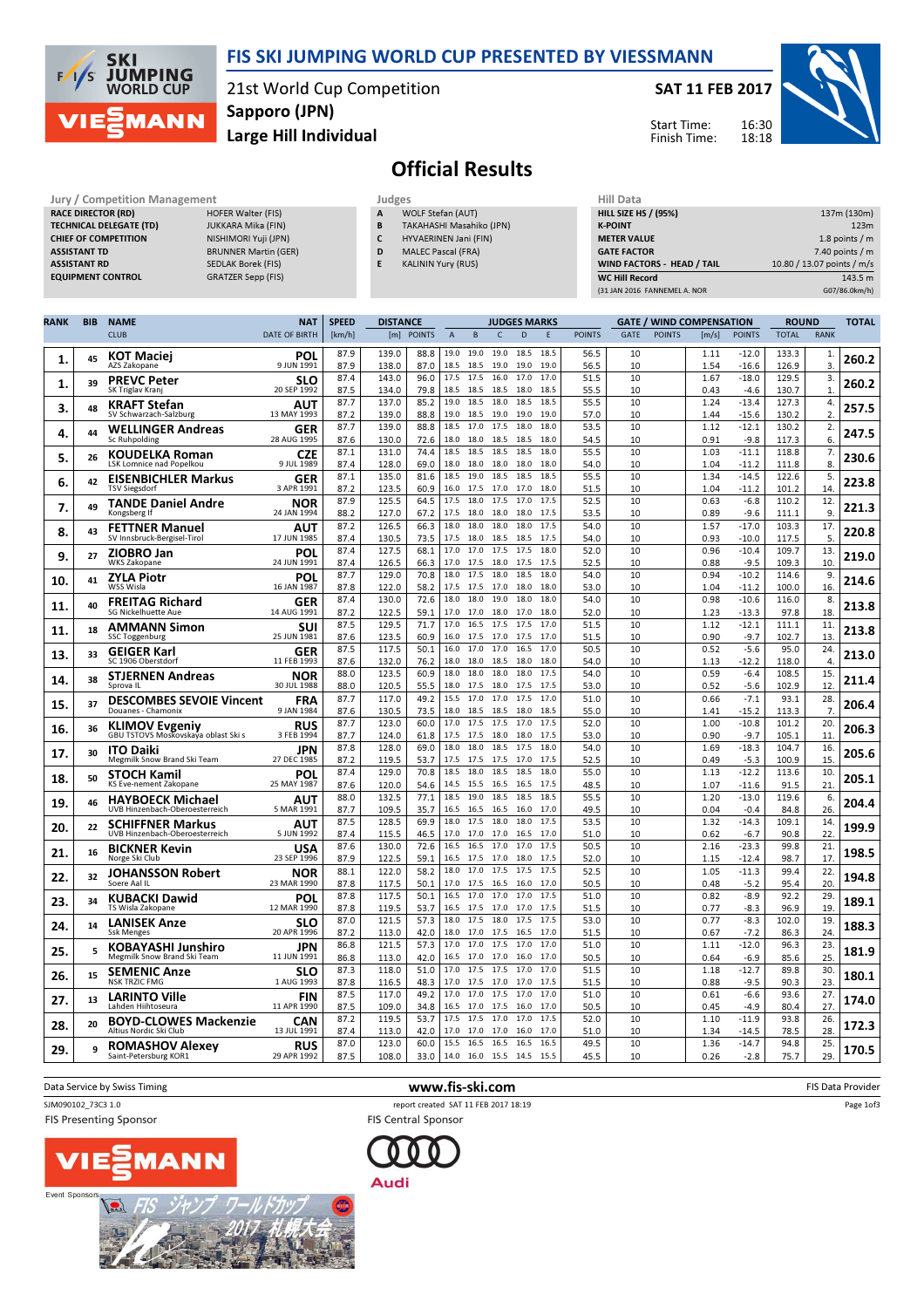

21st World Cup Competition Sapporo (JPN)

SAT 11 FEB 2017

Start Time: Finish Time:



Large Hill Individual

**SKI** 

 $\sqrt{ }$  $\overline{s}$  **JUMPING**<br>WORLD CUP

**MANN** 

Official Results

| <b>RANK</b> | <b>BIB</b> | <b>NAME</b>                     | <b>NAT</b>           | <b>SPEED</b> | <b>DISTANCE</b> | <b>JUDGES MARKS</b> |      |      |                |  |      | <b>GATE / WIND COMPENSATION</b> |             |               |       | <b>ROUND</b>  |              | <b>TOTAL</b> |         |
|-------------|------------|---------------------------------|----------------------|--------------|-----------------|---------------------|------|------|----------------|--|------|---------------------------------|-------------|---------------|-------|---------------|--------------|--------------|---------|
|             |            | <b>CLUB</b>                     | <b>DATE OF BIRTH</b> | [km/h]       | [m]             | <b>POINTS</b>       |      |      |                |  |      | <b>POINTS</b>                   | <b>GATE</b> | <b>POINTS</b> | [m/s] | <b>POINTS</b> | <b>TOTAL</b> | <b>RANK</b>  |         |
| 30.         |            | <b>IWASA Yuken</b>              | <b>JPN</b>           | 86.9         | 127.5           | 68.1                | 18.0 |      | 18.0 18.0 17.0 |  | 17.5 | 53.5                            | 10          |               | 1.79  | $-19.3$       | 102.3        | 10           |         |
|             |            | Sapporo Nihon Univ. High School | 2 JUL 1999           | 87.0         | 101.5           |                     | 16.5 | 16.5 | 16.5 15.5      |  | 16.0 | 49.0                            |             |               | 0.47  | ـ د-          | 65.2         | 30.          | - 101.3 |

|     |                   |                                                            |                           |      |       |      | not qualified for 2nd round |                          |      |      |      |    |      |         |      |     |      |
|-----|-------------------|------------------------------------------------------------|---------------------------|------|-------|------|-----------------------------|--------------------------|------|------|------|----|------|---------|------|-----|------|
| 31. | 35                | <b>TEPES Jurij</b><br>SD Dolomiti                          | <b>SLO</b><br>14 FEB 1989 | 87.8 | 117.5 | 50.1 | 17.5 17.5 17.5 17.0         |                          |      | 17.5 | 52.5 | 10 | 1.19 | $-12.9$ | 89.7 | 31. | 89.7 |
| 32. | 10                | <b>GLASDER Michael</b><br>Norge Ski Club                   | <b>USA</b><br>27 MAR 1989 | 87.1 | 116.0 | 47.4 |                             | 17.0 17.0 17.0 16.5 17.0 |      |      | 51.0 | 10 | 0.84 | $-9.1$  | 89.3 | 32. | 89.3 |
| 33. | $\mathbf{1}$      | <b>ITO Masamitsu</b><br>Tsuchiva Home Ski Club             | <b>JPN</b><br>27 FEB 1998 | 87.4 | 117.5 | 50.1 |                             | 17.0 17.5 17.5           | 17.0 | 17.0 | 51.5 | 10 | 1.19 | $-12.9$ | 88.7 | 33. | 88.7 |
| 34. | 24                | <b>TAKEUCHI Taku</b><br>Kitano Construction Corp. Ski Club | <b>JPN</b><br>20 MAY 1987 | 87.0 | 115.0 | 45.6 |                             | 17.5 17.5 17.0 17.5 17.0 |      |      | 52.0 | 10 | 0.90 | $-9.7$  | 87.9 | 34. | 87.9 |
| 35. | 31                | <b>KASAI Noriaki</b><br>Tsuchiva Home Ski Team             | <b>JPN</b><br>6 JUN 1972  | 87.2 | 113.5 | 42.9 |                             | 17.0 17.5 17.0 17.5 17.0 |      |      | 51.5 | 10 | 0.65 | $-7.0$  | 87.4 | 35. | 87.4 |
| 36. |                   | <b>SATO Yukiva</b><br>Megmilk Snow Brand Ski Team          | <b>JPN</b><br>19 JUN 1995 | 86.7 | 119.0 | 52.8 |                             | 17.0 17.5 16.5 16.5 17.0 |      |      | 50.5 | 10 | 1.50 | $-16.2$ | 87.1 | 36. | 87.1 |
| 37. | 25                | <b>JANDA Jakub</b><br>Dukla Liberec                        | <b>CZE</b><br>27 APR 1978 | 87.0 | 119.5 | 53.7 |                             | 17.5 17.5 17.5 17.0      |      | 17.0 | 52.0 | 10 | 1.77 | $-19.1$ | 86.6 | 37. | 86.6 |
| 38. | $\overline{7}$    | <b>DESCHWANDEN Gregor</b><br>Horw                          | <b>SUI</b><br>27 FEB 1991 | 87.1 | 118.0 | 51.0 |                             | 17.0 17.0 17.0 17.0 17.0 |      |      | 51.0 | 10 | 1.63 | $-17.6$ | 84.4 | 38. | 84.4 |
| 39. |                   | <b>NAKAMURA Naoki</b><br>Tokai Univ.                       | <b>JPN</b><br>19 SEP 1996 | 86.8 | 113.5 | 42.9 |                             | 16.5 17.0 17.0 16.5 16.5 |      |      | 50.0 | 10 | 0.82 | $-8.9$  | 84.0 | 39. | 84.0 |
| 40. | 19                | <b>WANK Andreas</b><br><b>SC Hinterzarten</b>              | <b>GER</b><br>18 FEB 1988 | 87.9 | 112.0 | 40.2 |                             | 16.5 17.0 16.5           | 16.0 | 17.0 | 50.0 | 10 | 0.66 | $-7.1$  | 83.1 | 40. | 83.1 |
| 41. | $12 \overline{ }$ | <b>AIGNER Clemens</b><br>SV Innsbruck-Bergisel-Tirol       | <b>AUT</b><br>2 FEB 1993  | 87.3 | 111.5 | 39.3 |                             | 16.5 17.0 16.5 16.5      |      | 16.5 | 49.5 | 10 | 0.59 | $-6.4$  | 82.4 | 41. | 82.4 |
| 42. | 29                | <b>HULA Stefan</b><br><b>KS Eve-nement Zakopane</b>        | POL<br>29 SEP 1986        | 86.9 | 114.5 | 44.7 |                             | 17.0 17.0 17.0 16.5      |      | 17.5 | 51.0 | 10 | 1.50 | $-16.2$ | 79.5 | 42. | 79.5 |
| 43. |                   | <b>HUBER Stefan</b><br>SC Seekirchen-Salzburg              | <b>AUT</b><br>8 MAR 1994  | 87.1 | 113.0 | 42.0 |                             | 17.0 17.0 17.0 16.5      |      | 16.5 | 50.5 | 10 | 1.40 | $-15.1$ | 77.4 | 43. | 77.4 |
| 44. | 23                | <b>PREVC Cene</b><br>Sk Triglav kranj                      | <b>SLO</b><br>12 MAR 1996 | 87.0 | 110.5 | 37.5 |                             | 16.5 17.0 16.5 16.5 17.0 |      |      | 50.0 | 10 | 1.06 | $-11.4$ | 76.1 | 44. | 76.1 |
| 45. | 11                | <b>GRANERUD Halvor Egner</b><br>Asker Skiklubb             | <b>NOR</b><br>29 MAY 1996 | 87.1 | 106.0 | 29.4 | 16.0                        | 16.0 16.0                | 16.0 | 16.0 | 48.0 | 10 | 0.25 | $-2.7$  | 74.7 | 45. | 74.7 |
| 46. |                   | <b>KOBAYASHI Ryoyu</b><br>Tsuchiva Home Ski Team           | <b>JPN</b><br>8 NOV 1996  | 87.3 | 107.5 | 32.1 |                             | 15.5 16.0 16.0 15.0      |      | 16.0 | 47.5 | 10 | 0.46 | $-5.0$  | 74.6 | 46. | 74.6 |
| 47. | 28                | <b>DAMJAN Jernej</b><br>SSK Sam Ihan                       | <b>SLO</b><br>28 MAY 1983 | 87.0 | 110.5 | 37.5 |                             | 16.5 16.5 17.0 16.5 17.0 |      |      | 50.0 | 10 | 1.20 | $-13.0$ | 74.5 | 47. | 74.5 |
| 48. | 17                | <b>HLAVA Lukas</b><br>Dukla Liberec                        | <b>CZE</b><br>10 SFP 1984 | 87.0 | 108.5 | 33.9 |                             | 16.5 16.5 16.5 16.5      |      | 17.0 | 49.5 | 10 | 1.09 | $-11.8$ | 71.6 | 48. | 71.6 |
| 49. | 21                | <b>KORNILOV Denis</b><br>Sdushor CSP N. Novgorod Dinamo    | <b>RUS</b><br>17 AUG 1986 | 86.9 | 107.0 | 31.2 | 15.0                        | 15.0 14.0 15.0           |      | 15.5 | 45.0 | 10 | 1.03 | $-11.1$ | 65.1 | 49. | 65.1 |
| 50. | 47                | <b>PREVC Domen</b><br>Sk Triglav kranj                     | <b>SLO</b><br>4 JUN 1999  | 86.8 | 97.0  | 13.2 | 13.5                        | 14.0 13.5 13.5           |      | 14.5 | 41.0 | 10 | 0.63 | $-6.8$  | 47.4 | 50. | 47.4 |

Data Service by Swiss Timing **EXECUTE:** The Same of the WWW.fis-ski.com **EXECUTE:** FIS Data Provider

**FIS Presenting Sponsor** 





SJM090102\_73C3 1.0 report created SAT 11 FEB 2017 18:19 **FIS Central Sponsor** 



Audi

Page 2of3